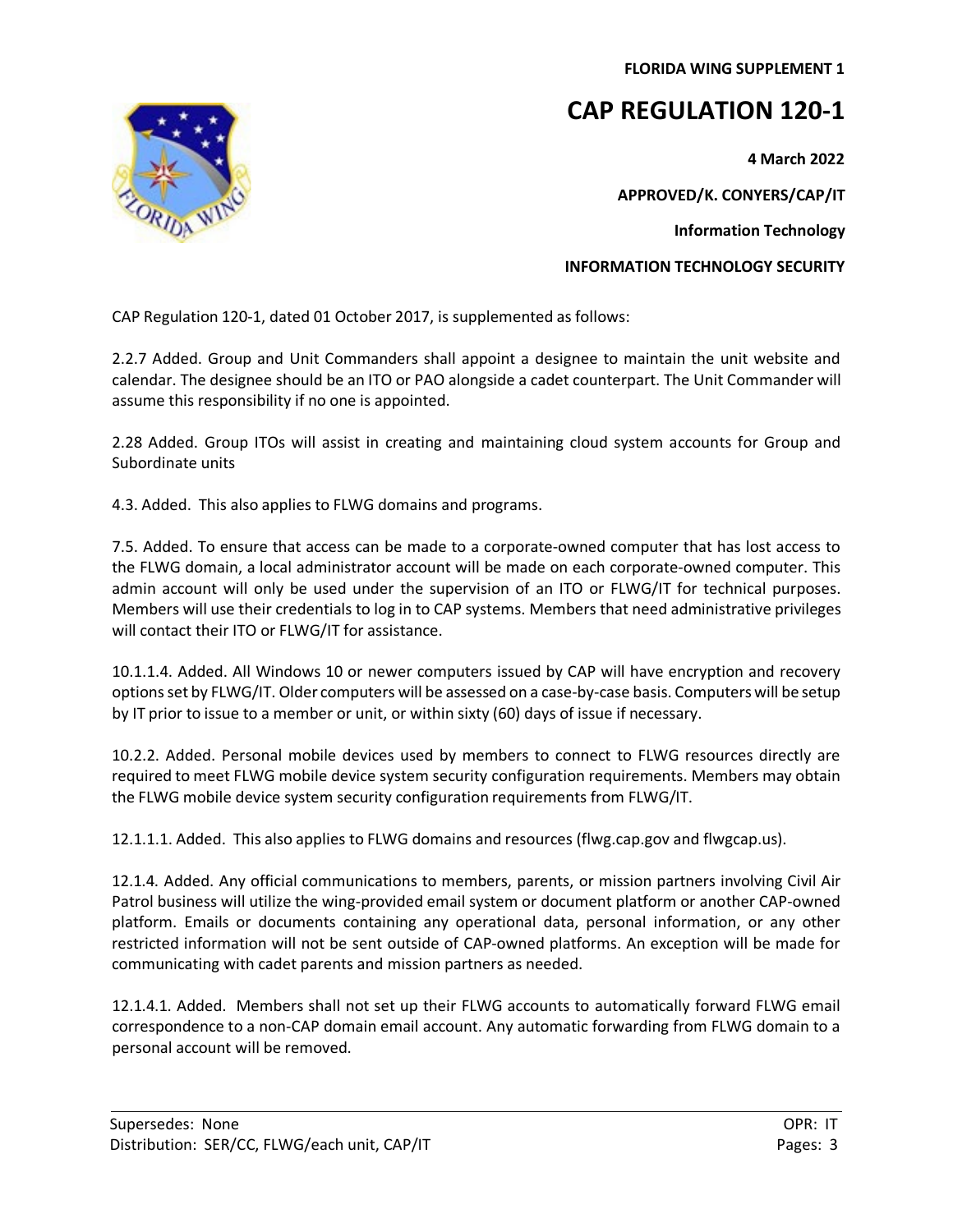12.2. Added. Parents or legal guardians of FLWG cadets may request a limited access account to have oversight of their cadet's internet activities on FLWG domain resources. Requests for such account will be submitted to FLWG/IT utilizing a FLWG Form 120G. Such accounts should be requested only after all other means of oversight are exhausted.

13.5. Added. A member preparing a Report of Survey involving CAP IT systems, shall contact FLWG Logistics for disposition. Any member knowing of any loss, theft, damage, destruction, regulation violation or violation of law involving any CAP IT systems shall advise FLWG/LG (A/4) and route itto FLWG/IT.

14.3. Added. Violations of this supplement will be enforced in accordance with CAPR 120-1, para. 14.

## 15. Support

15.1 Added. Helpdesk support will be provided to any member needing assistance with any MS O365 applications. A link is provided on the FLWG website https:/[/flwg.cap.gov](https://flwg.cap.gov/)/

15.2 Added. FLWG/IT will support all current MS O365 applications. This will include the creation of distribution lists for wing approved activities and groups. Please see Attachment 2 for cloud group standards.

> Luis E. Negron, Colonel, CAP **Commander**